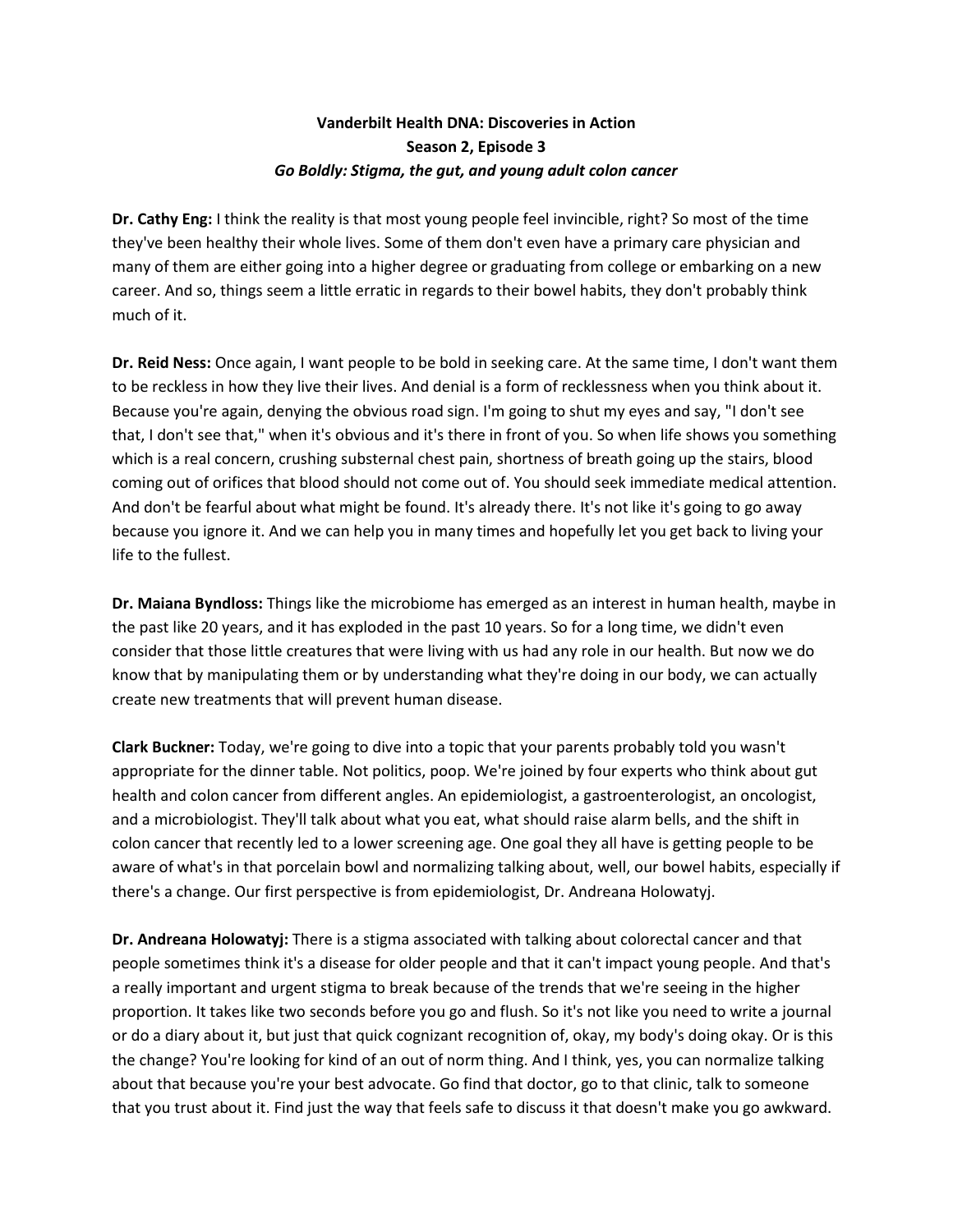**Clark Buckner:** Dr. Andreana Holowatyj is an epidemiologist with the Vanderbilt-Ingram Cancer Center who studies the gastrointestinal cancer burdens in adults under the age of 50 and the health disparities of those diseases. She and her team have mapped out hotspots for younger adults with colon cancer and like many others is working to understand what's going on.

You are listening to Season two of Vanderbilt Health DNA: Discoveries in Action. I'm your host Clark Buckner. And the reasoning behind the show's name is quite simple. The path to better health lies in our DNA. Discoveries in Action is about the big ideas and breakthroughs happening right here in Nashville, Tennessee, from Vanderbilt Health. Our drive to discover, care, learn and share is in our DNA. It defines who we are, just as your DNA defines you. And now back to Dr. Holowatyj. She shared with us that of those that get diagnosed with colorectal cancer, 1 in 10 are under the age of 50.

**Dr. Andreana Holowatyj:** So about one in every 10 patients diagnosed with colorectal cancer who are under age 50. Put that into perspective, for African-Americans, about one in every eight African-Americans is diagnosed before age 50. So I think that really illustrates that early onset course of cancer is not just one disease, that there are disparities, differences in patterns that could impact disease risk and outcomes that we continue to try and understand. So nonwhite races and ethnicities that have a twofold higher likelihood of being diagnosed with early onset colorectal cancer. Young men have an increased hazard of death or poor survival outcomes after an early onset diagnosis compared with young women. We don't fully understand these disparities or why different characteristics of these disease differs across some of these population subgroups. And so that'll be really important to understand in order to really shift into... You probably constantly hear of personalized medicine or precision medicine as a kitschy term. And to move into that kind of era of medicine requires us to understand what is actually underlying some of these different patterns to be able to optimize strategies and therapeutics to specific patients and not just to a disease.

**Clark Buckner:** A cancer journey is as individual as the person. No two are alike. But being a younger adult with cancer can throw milestone life events into sheer disarray. How do you date? Will you be around to have kids? Can you have kids? What about landing a new job or buying a house? Dr. Cathy Eng, an oncologist who specializes in colorectal, anal, and appendiceal cancers watched as her patients grappled with those questions and many more. Her experience treating and helping younger adults spurred her to launch the young adult cancers program at the Vanderbilt-Ingram Cancer Center. She and her colleagues want to help people diagnosed between 20 and 45 years old as they negotiate their lives. It's mentally exhausting. Several patients and people in headlines weigh heavy on her mind.

**Dr. Cathy Eng:** Some of the individuals looked very healthy. I do tell young individuals, because I have lectured at a few younger audience venues. And I kindly remind them, look at Chadwick Boseman. Extremely healthy looking. Black Panther, a wonderful movie that we all loved, right? And he had stage four disease and no one would have guessed that by looking at him. And that's the case. Many of them look very healthy, but they have had some symptoms for a few months. They were just either not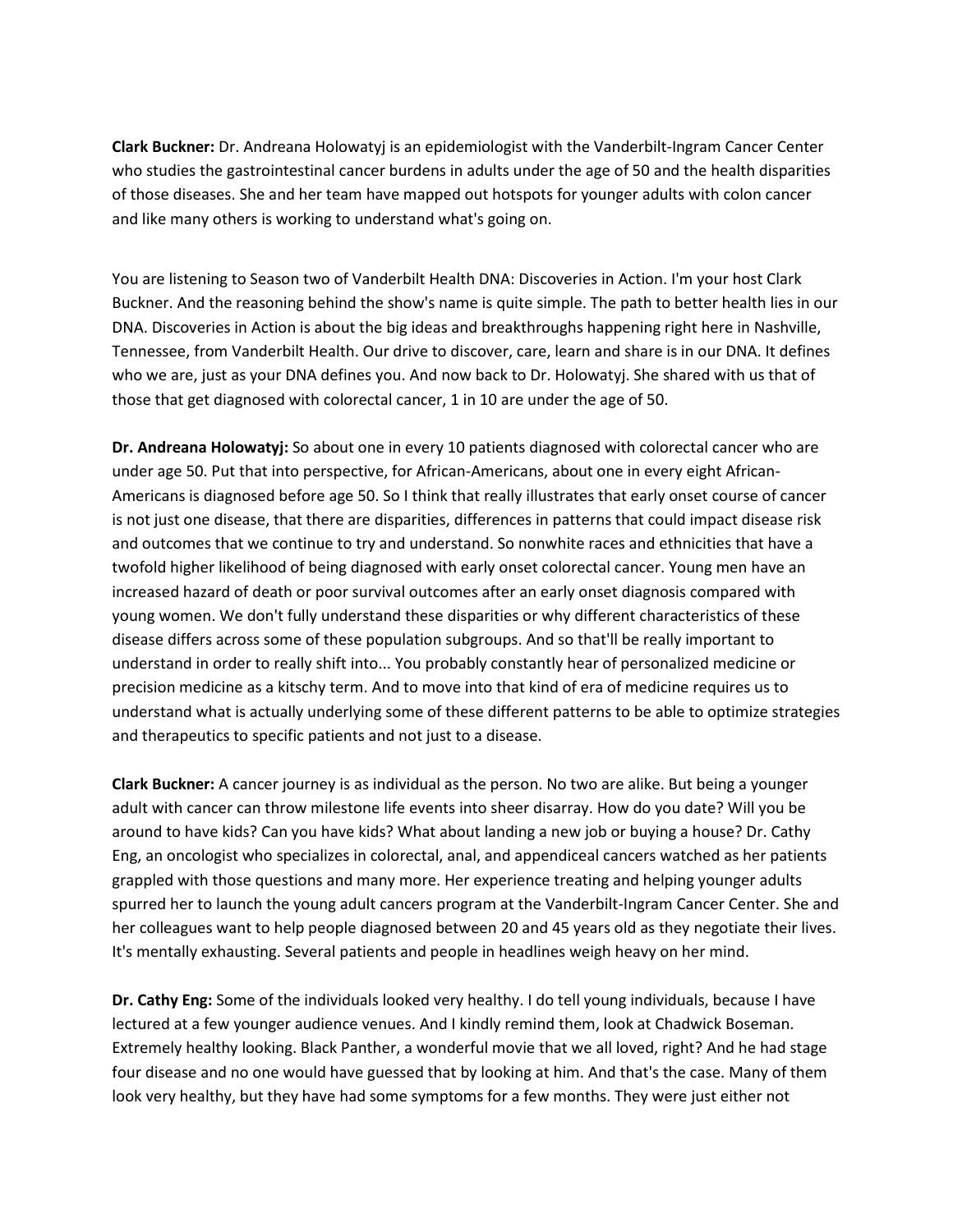recognized or attributed to irritable bowel disease or hemorrhoids. And so once again, it goes back to the fact that people are being diagnosed in later stages because the symptoms are not being appreciated. And so I think it's just really important to know your body. If something is just not feeling right, you should discuss it with your parents, your best friend, your family member. Just bring it up.

**Dr. Reid Ness:** Well, so why would you not talk about it if you're having a problem? And the reason you wouldn't do that is because of fear, social stigmatization. And the question is, why should you live your life in fear? I'll have to paraphrase Helen Keller's famous line about safety is an illusion. It is not found in nature and is not common among the sons of men. Life is either a daring adventure or nothing at all. So if you see something that is abnormal, instead of being fearful about, instead of not talking about it because you're afraid that you might offend your friends or be rejected by others, the answer is, go forth boldly. Meet your enemies. Don't be afraid of what others may think. Don't be afraid of what may occur, what you might find. Denial is not a good defense. It just puts off or prevents you from getting the help and treatment that could be lifesaving.

**Clark Buckner:** Dr. Reid Ness is a GI specialist with the Digestive Diseases Center. He's on the advisory board of the young adult cancers program with an emphasis on prevention.

**Dr. Reid Ness:** The average colon cancer has been present for two to four years before it's diagnosed and has been symptomatic 6 to 12 months before somebody seeks care. It's interesting because minimization is a very healthy mindset until it's not. So throughout life you can get away with, I'll just not do that. I won't worry about that. I won't worry about that seventh chicken leg I just consumed, until you can't ignore it anymore. So there've been a lot of studies trying to look at changing people's diets to alter their colorectal cancer risk. It turns out that that's very difficult, if not impossible to do for an adult. We know that societies have higher cancer rates based upon their dietary practices, but it's hard for an individual to change course. So if you're going to really alter someone's risk of cancer because of their overall diet, you have to affect them as children. You have to start changing how they eat when they're very young.

And to be fair, to be honest, this was not a problem throughout most of history. People having any food at all was a plus thing, a good thing. And we are trained to eat food when it's available. Why would you not when you pass that tray of deviled eggs? Why would you not pick three or four of them off? There might be fewer later and you don't want anybody else to eat your deviled eggs, right? We are conditioned and genetically programmed to eat food when it's there. Who would have conceived of a time when food would be as plentiful it as is now? We are fighting our nature in not eating too much. You have to rigorously train people at an early age to be conscious of, don't eat too much. We're not going to tell you, you can't eat barbecued food, which is a risk factor for colon cancer. Because of course, cooking meat that's been cooked over smoke is going to have carcinogens in it. We're not going to say that you can't do that at all, but please don't subsist on a diet purely of that. All things in moderation.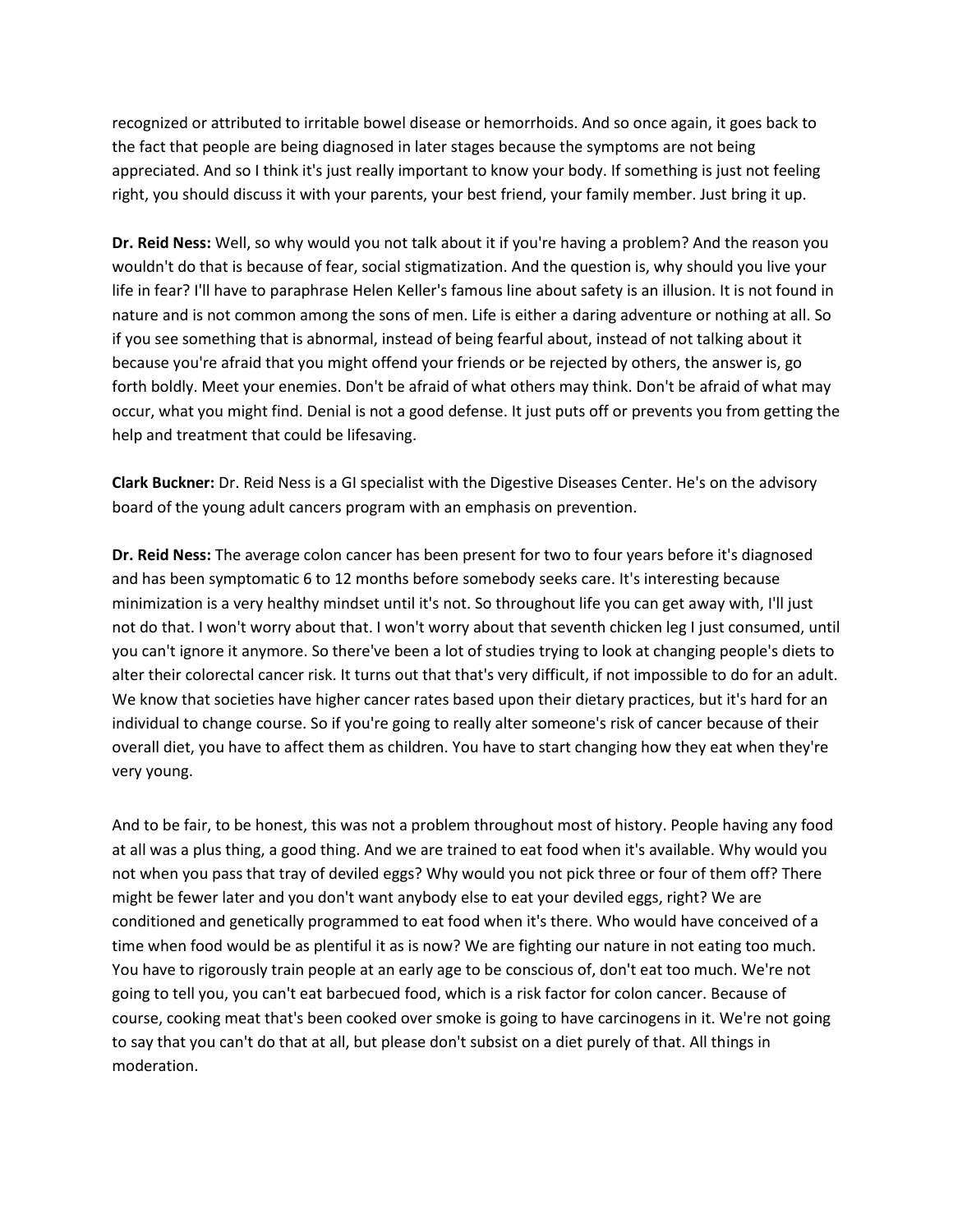**Clark Buckner:** Diet in the dictionary sense, meaning the foods that are habitually eaten, not a pop culture crash course to drop weight, is the focus of Dr. Maiana Byndloss's research. She's a microbiologist in the division of pathology, microbiology, and immunology, who is studying how what we eat starting from when we were kids, so long before we were planning meal preps on Sundays, impacts our microbiome, or colonies of microbes in our guts. And more long term, our health.

**Dr. Maiana Byndloss:** What we're interested in and interested in understanding is the reasons why there is an increase in colorectal cancer, specifically in a younger population. And we're very interested in this idea that things that happen during your life may increase the risk. And when I say that, we're thinking about the diet that you eat, or if you've had previous antibiotic treatments, we think that those things interfere with the health in your gut and make you more prone to have colorectal cancer early in life.

And one of the ways that we think this is happening is through the changes that those factors have in the microbes that live in your gut. So in the bacteria that live in your gut. We think that the disruption of those healthy, those good microbes that live in your gut, because of a bad diet, when we're seeing a high fat diet or previous use of antibiotics, may be increasing your risk for colorectal cancer early in life. And it turns out that when you disrupt that, how you increase their chance of getting diseases, such as colorectal cancer, inflammatory bowel disease and other diseases like that. If you think about ants in the context of the whole earth, they're so small that you may not think that they have a big impact in the whole ecosystem, but they actually do help. And they're actually trying to fix the whole ecosystem, which is your body and your gut, from the inside.

**Clark Buckner:** Talking to Dr. Byndloss was the first time I'd ever thought about having little creatures in my gut. And not to mention that it could be working for me or even possibly against me. She and her team are exploring the connection between a high fat diet, the gut and cardiovascular disease, antibiotics in the bloom of colon cancer associated enterobacteria CA, and the impacts of long-term weight gain. It's changed the way I think about food and what it does once it's in your body.

**Dr. Maiana Byndloss:** What I'm most excited about, the idea of using microbes to cure cancer or to both prevent and cure cancer, that is farfetched, but can you give people beneficial microbes or products or things that those good microbes produce and use that as a treatment against colorectal cancer, or use that as a way to prevent colorectal cancer. It's kind of the idea of probiotics, but probiotics designed specifically to prevent or to treat people that are at a higher risk of developing early onset cancer. We say that the gut microbiota is like an organ in our body. The way that we think is those microbes are another organ in your body. So you need the heart to pump blood. You need the liver to clean up toxins and you need your microbes to activate your body in a healthy way to help you become healthy. So they're just another organ, just like any other ones we have.

I think the takeaway from all of this is that decisions that you make early in your life may impact your health in the long run. And it's important to think what you're eating and if the medication that you're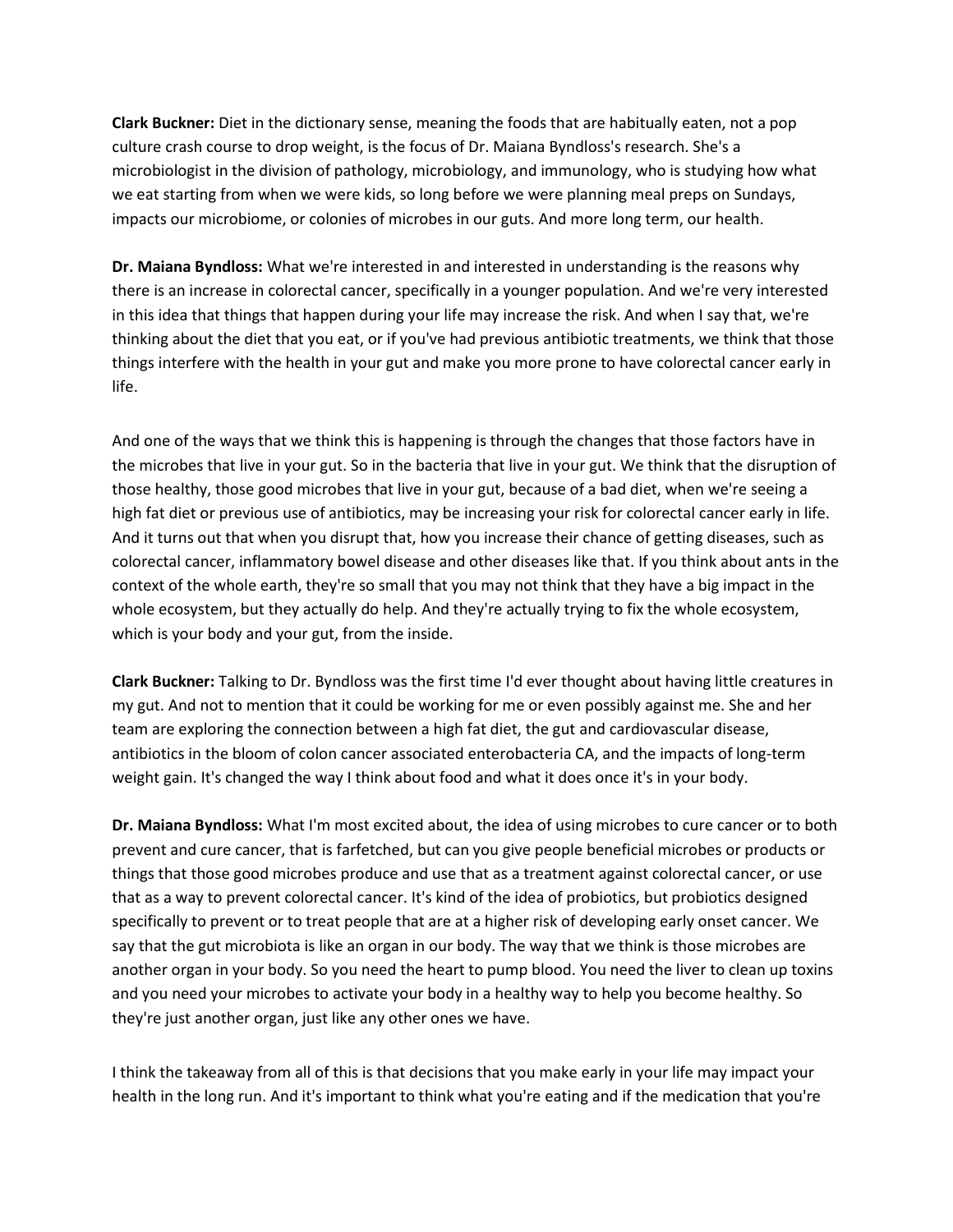taking is really necessary and start to think how that may affect your health through the small creatures or the microbiota that live in your gut. And the way that I think about it is, I'm from Brazil so we have a saying in Brazil that is saying, a soft water in a hard rock will hit long enough that will poke a hole. Because when you think about water, it's so soft compared to a rock that you think that the rock will always be strong enough to withhold water, but we know that that's not true.

We know that through rains and through storms, it molds and shapes the water. And I think that's the same thing that I think about diet. Every time you eat something bad or you're creating a little bit of a hole on your health, and as you keep doing it for a long period of time, that hole gets bigger and bigger, and then it gets harder to fix. That's why everyday decisions in terms of diet and in terms of the environment around you, not just diet like exercising and minimizing medication, that are not necessarily needed, all those things together will have an impact on your health and long term.

**Dr. Cathy Eng:** The origin of colorectal cancer I think is still multifactorial. But I'm very, very intrigued by the consideration of thinking about not only dietary habits, but what were you exposed to? What kind of antibiotics were you exposed to as a child? Were you obese as a child? How does that impact your natural flora? Once again, it's a hypothesis, but we all know that colorectal cancer stems from a polyp, which may take 5 to 10 years to grow. And that's why a colonoscopy is so important because if a polyp exists, you can remove it before it has the time to change and mutate. So if you think about it, if you have a patient like in my clinic where they're young, they're mid twenties to early forties. So that means that polyps started off maybe in their teenage years up until their mid thirties.

But I think that people are just raised in a different fashion. And I'm not exactly sure what it is specifically environmentally that's occurring, but I think something is definitely occurring that may have an impact on our young adult patient population. We just haven't pinpointed it. Once again, it can be completely multifactorial. I'm sure Dr. Byndloss discussed obesity and potentially impacting in children and as they develop and the impact on the microbiome. And currently we only have identified certain microbiome flora, but I'm sure there are others that she's analyzing. There's just not been a lot published that have been determined to be definitive as causality for colorectal cancer in young adults.

I think the most important thing is number one, their parents should also recognize the symptoms because that would help because many of them are obviously still under their parents' insurance provider. Number two, we really need primary care physicians to recognize that this is an issue and what are the symptoms. And I think they shouldn't just presume that that young individual in front of them is invincible and there's no way that they can not have cancer. Because in fact, many of my patients, which you've also said some of the individuals you have seen pass away, looked very healthy. And that's the case. Many of them look very healthy, but they have had some symptoms for a few months. They were just either not recognized or attributed to irritable bowel disease or hemorrhoids.

So once again, it goes back to the fact that people are being diagnosed in later stages because the symptoms are not being appreciated. And so I think it's just really important to know your body. If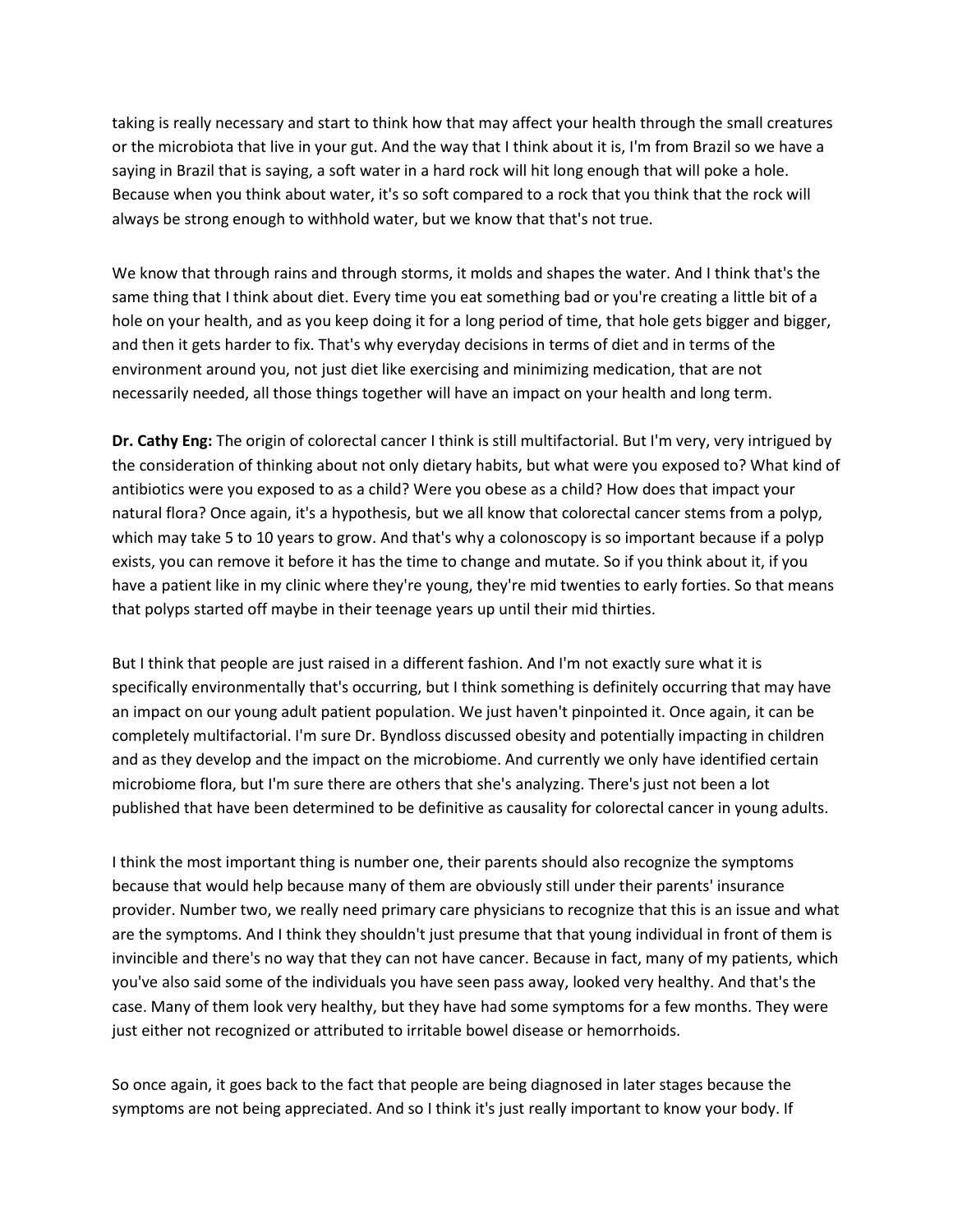something is just not feeling right, you should discuss it with your parent, your best friend, your family member. Just bring it up. I guess the question that I would like to have an answer to when I wake up in the morning is, are we going to be able to find a cure for these young patients with surgically unresectable disease? That's what I would love to have an answer for because I see so many of these young, amazing individuals that I've developed relationships with and come to know their family, their spouses, their whole life story. I think if we could diagnose them earlier, as soon as they have some initial symptoms and they are aware of what the symptoms can be, then obviously they're going to have earlier stage disease and I could cure them. That's what I would like to see.

**Clark Buckner:** We all have to go number two. And what I've learned from our guests is that it's vital to know how you go and find the courage to ask questions of people you trust. Campaigns made it a lot easier to talk about breast cancer. And we're seeing movements across the world to break down the stigma around periods. Health is personal and it shouldn't be a taboo.

**Dr. Andreana Holowatyj:** It's easier said than done to break this stigma. You're exactly right. It can be super awkward. Nobody wants to be eating and discuss bowel function whatsoever. However, there is an urgency to it. The majority of colorectal cancers if caught early are curable. And so the idea of increasing awareness on this topic, making it more comfortable to discuss, or just finding ways to kind of educate even younger folks that if you're seeing a change in your bowel habits, if your stool looks different or something is wrong, do something about it. Find someone you're comfortable to talk to, have that conversation, find a provider that you trust because that conversation could save your life. And what we're actually seeing in the literature, in the science is that younger patients are actually diagnosed with more aggressive disease than folks diagnosed before age 50. If you think about it, right now the screening age is shifting down to 45 to if you're at average risk to get your routine colonoscopy because of this urgency in increasing incidents, but are very younger than that and have no indications to get a colonoscopy sooner.

You may be diagnosed later if you don't present with symptoms or signs as quickly. If you maybe think that that just was a fluke and nothing to worry about if you have that change in bowel habits or see blood in your stool or something like that, I think it's really important to educate that population as well, because for those who may not be eligible for this routine screening, that's part of the rationale for why they're being diagnosed at later stages and then may have poorer outcomes. And the one thing that often resonates with me when talking with survivors and those just newly diagnosed, they want to understand, why did it happen to me? I was healthy. I was exercising. I don't know of a familial history of cancer. So why did this happen to me? So you're right. It's an accumulation of exposures in different health behaviors over the life course.

This isn't something that just happens overnight and it's important to contextualize and consider. So think of it as kind of different tiers or layers. You have biology and genetics, which we've talked about, then you kind of spoon out or span out a little bit to individual factors. This is your health behaviors, physical activity, maybe the impact of stress, sex, but then that is also influenced by what we call your